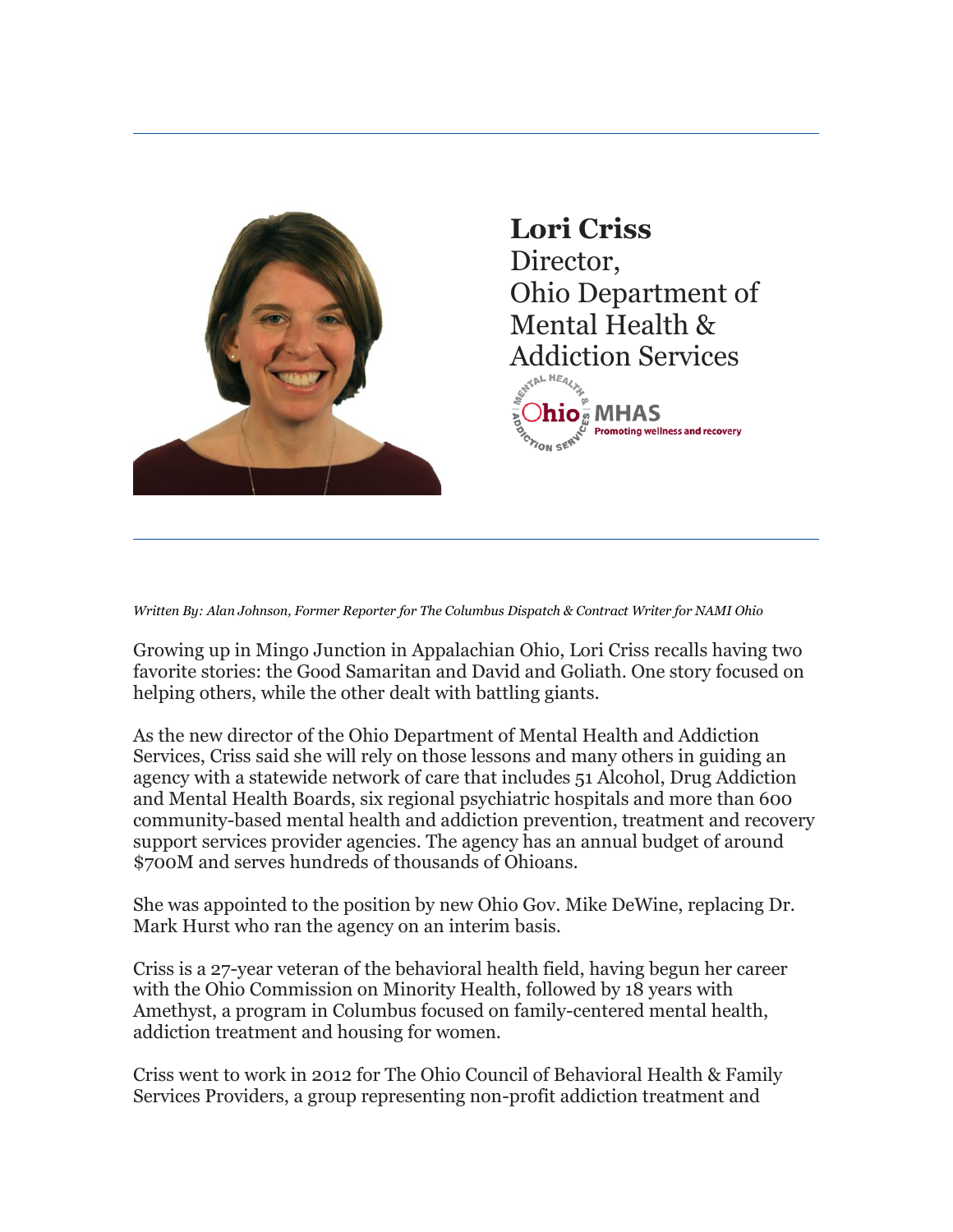prevention, mental health, and family services providers. She worked to promote prevention, treatment and recovery services for those with mental illness and substance use disorders, to integrate physical and behavioral healthcare, and to create housing opportunities for people with substance use disorders.

Criss earned a bachelor's degree and a master's degree in social work from Ohio State University. She lives in Central Ohio with her husband, Scott, and their daughter.

In an interview with NAMI Ohio, Criss discussed her priorities as head of the state agency.

## **"I'm excited about the level of attention that Gov. DeWine is giving to make sure that services are available to support people with mental illness and addiction, not just in the adult system, but also from a kids' system perspective,"** she said.

Criss said while Mental Health and Addiction Services is one agency, it encompasses "two very different things" in terms of behavioral health and addition.

"There are some people who have both, but we really need to recognize they are different illnesses," Criss said. "They have different stigmas. While we're one department, we can't think of them the same. It would be like if the American Cancer Society treated lung cancer and liver cancer as if they were the same."

Criss it's too early to detail priorities for the state budget, but she wants to emphasize mental health care for youngsters and overall crisis care. She said there are not enough services for either right now.

"We don't have enough expertise for kids on mental health issues," she said. "That's something I'd really like to build out and elevate that work. We also need to be sure we are addressing the social and emotional needs of kids."

## **"No family should have a child who needs services and has to drive across the state or go out of state to get them."**

A shortage of crisis care is "an area that is definitely creating pain and suffering," Criss added. **"We've got to do more with crisis care."**

Criss said her philosophical approach to the new job will be based on a combination of her experience growing up in Appalachian Ohio and in dealing with homeless women and families in Columbus.

## **"We need to have a plan to respond to their crisis and their pain…That's something I have to carry with me every day doing this**